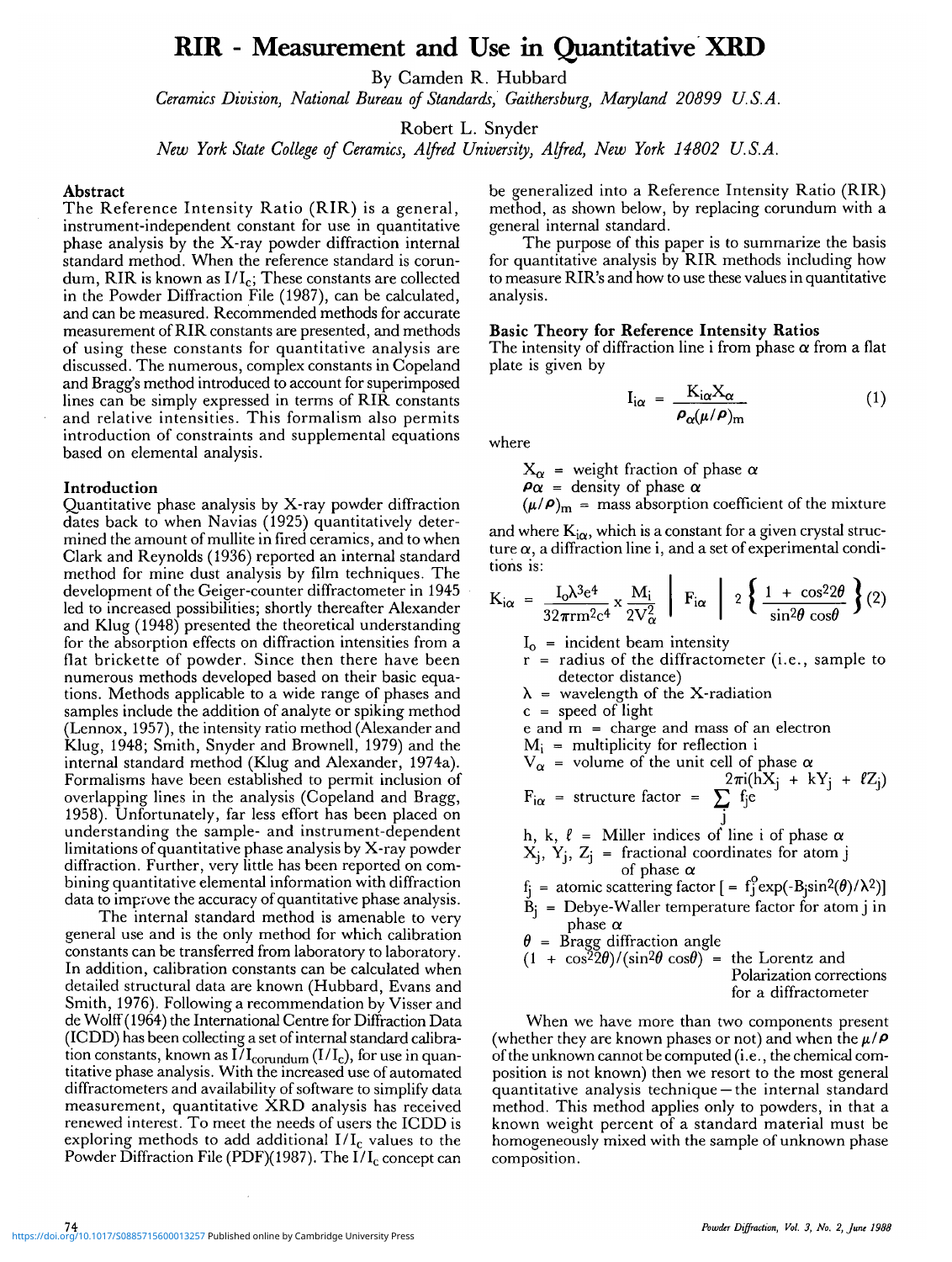The internal standard method is based on elimination of the matrix absorption effects factor  $(\mu/\rho)_{\text{m}}$  in Equation (1) by forming the ratio  $I_{i\alpha}/I_{js}$ , i.e. the intensity for line i of phase *a* divided by the intensity for line j of the internal standard s. This ratio of the intensities gives an equation linear in the weight fraction of phase *a:*

$$
\frac{I_{i\alpha}}{I_{js}} = K' \frac{X_{\alpha}}{X_s}
$$
 (3)

Equation (3) permits the analysis of samples with the addition of an arbitrarily selected, but known, amount of internal standard. To establish a calibration curve,  $X_s x (I_{i\alpha}/I_{is})$ is plotted versus  $X_{\alpha}$ . The slope of this straight line is K'. Note that  $X_{\alpha}$  represents the weight fraction of phase  $\alpha$  in the mixture of sample plus internal standard. The weight fraction,  $X'_\alpha$ , of phase  $\alpha$  in the original sample is given by

$$
X'_{\alpha} = \frac{X_{\alpha}}{1 - X_s} \tag{4}
$$

For routine analyses the weight fraction of the internal standard is often specified in the procedure. For example, a laboratory's quantitative XRD procedure may call for adding 0.1 gm of internal standard to 0.9 gm of sample. In such cases  $X_s$  and 1 -  $X_s$  are constants of the procedure and Equation (3) can be simplified to

$$
\frac{I_{i\alpha}}{I_{j\text{s}}} = \mathbf{K}'' \mathbf{X}'_{\alpha} \tag{5}
$$

Use of a preestablished calibration curve defined by the slope K" yields the weight fraction of phase  $\alpha$  in the original mixture. Note that  $K''$  is a function of i, j,  $\alpha$ , and s for a constant weight fraction of standard.

Systematic errors which vary with  $X_s$  would not be detected in a calibration using Equation (5). Both microabsorption (Cline, 1988) and preferred orientation can be dependent on  $X_s$ . Thus, for improved reliability, use of several mixtures of the internal standard with a calibration sample, each with a different  $X_s$ , is recommended to determine K'. The reduction of preferred orientation effects can also be achieved by measuring several diffraction lines from phase  $\alpha$  and phase s. The use of multiple lines from each phase could be accommodated by independently determining K' (or K") for each analyte line, internal-standard line pair. If three analyte lines and two standard lines were to be measured, a total of 6 calibration constants would be required (3x2 lines). A more general approach, which avoids introduction of multiple calibration constants, is to use the relative intensities, Irel, and the RIR. This more general equation is

$$
\frac{I_{i\alpha}}{I_{j\text{s}}} \times \frac{I_{j\text{s}}^{\text{rel}}}{I_{i\alpha}^{\text{rel}}} \times \frac{X_{\text{s}}}{X_{\alpha}} = K = RIR_{\alpha,\text{s}} \quad (6)
$$

In Equation (6) K is a function of  $\alpha$  and s but not i, j, or  $X_s$ .<br>In the example above (3x2 lines) the RIR and five Irel

values are required. However, since one line of the analyte and one of the internal standard can be assigned  $\text{[rel]} = 100$ , a total of only four calibration constants is required. An a total of only four canonisms. Showing is required: The added bonus is that the I<sup>rel</sup> constants are readily understood by the user and are frequently used in other applications.

It should be noted, however, that the relative intensities in the PDF are seldom accurate enough for this application. The user should accurately determine the relative intensities in question or, more simply, allow calculation of them from the calibration sample measurements. Once this calibration constant RIR is determined it need not be ' redetermined before each analysis since variations in the incident beam intensity cancel in the  $I_{i\alpha}/I_{j\alpha}$  ratio, just as  $(\mu/\rho)_{\text{m}}$  is eliminated.

The slope K of the calibration curve defined by Equation (6) is a universal constant relating the scattering power of phase  $\alpha$  to that of phase s. K is known as the Reference Intensity Ratio or RIR (Hubbard, Evans & Smith, 1976; Chung, 1975). To specify which phase and which internal standard, a pair of subscripts  $(\alpha, s)$  are used. Requirements on measurement procedures to obtain accurate RIR values are: (1) freedom from preferred orientation and microabsorption; (2) constant irradiated volume of sample independent of scattering angle; (3) correction for monochromator polarization effects; and (4) use of integrated intensities. Of course the calibration sample must be well characterized chemically and represent the chemistry of the analyte. Noninterfering second phases, including amorphous phases, may be present in a calibration sample; however, the concentration of  $\alpha$  and s must be known exactly. The fact that the RIR, when properly measured, is a universal constant means that RIR values determined in one laboratory can be used in any other laboratory which chooses to meet the four requirements.

If calibration and analytical data are to be collected on a single instrument, then the requirements for measuring the K value can be reduced to: (1) reproducible orientation and microabsorption effects for calibration standard and unknown; (2) reproducible irradiated volume of sample for each  $2\theta$ ; (3) measurement of peak or integrated intensities in a reproducible way. In this case K is not a universal constant, but rather a constant for the sample mounting and data collection method.

It is clear from the general definition of the Reference Intensity Ratio given in Equation (6) that this value can be measured for any substance using any convenient diffraction line of both phase  $\alpha$  and the internal standard when the two substances are mixed in a known weight ratio. The RIR, when accurately measured, is a true constant and allows comparison of the absolute diffraction line intensities of one material to another. It also enables quantitative phase analysis in a number of convenient and useful ways.

# $1/1$ corundum

A particularly important case is when corundum is chosen as the internal standard reference material and integrated intensities are used. In this case the RIR is referred to as "I over I corundum" or more simply,  $I/I_c$ . The PDF contains  $I/I_c$  values given for over 2500 phases which are published in the PDF Search Manuals and on the corresponding PDF cards. Nearly all have been determined using peak height ratios as an approximation for integrated intensity ratios or are calculated using reported atomic posi- tion and thermal parameters. Although the experimental values are subject to measurement and sample related errors (Cline, 1988), they are useful in obtaining a quick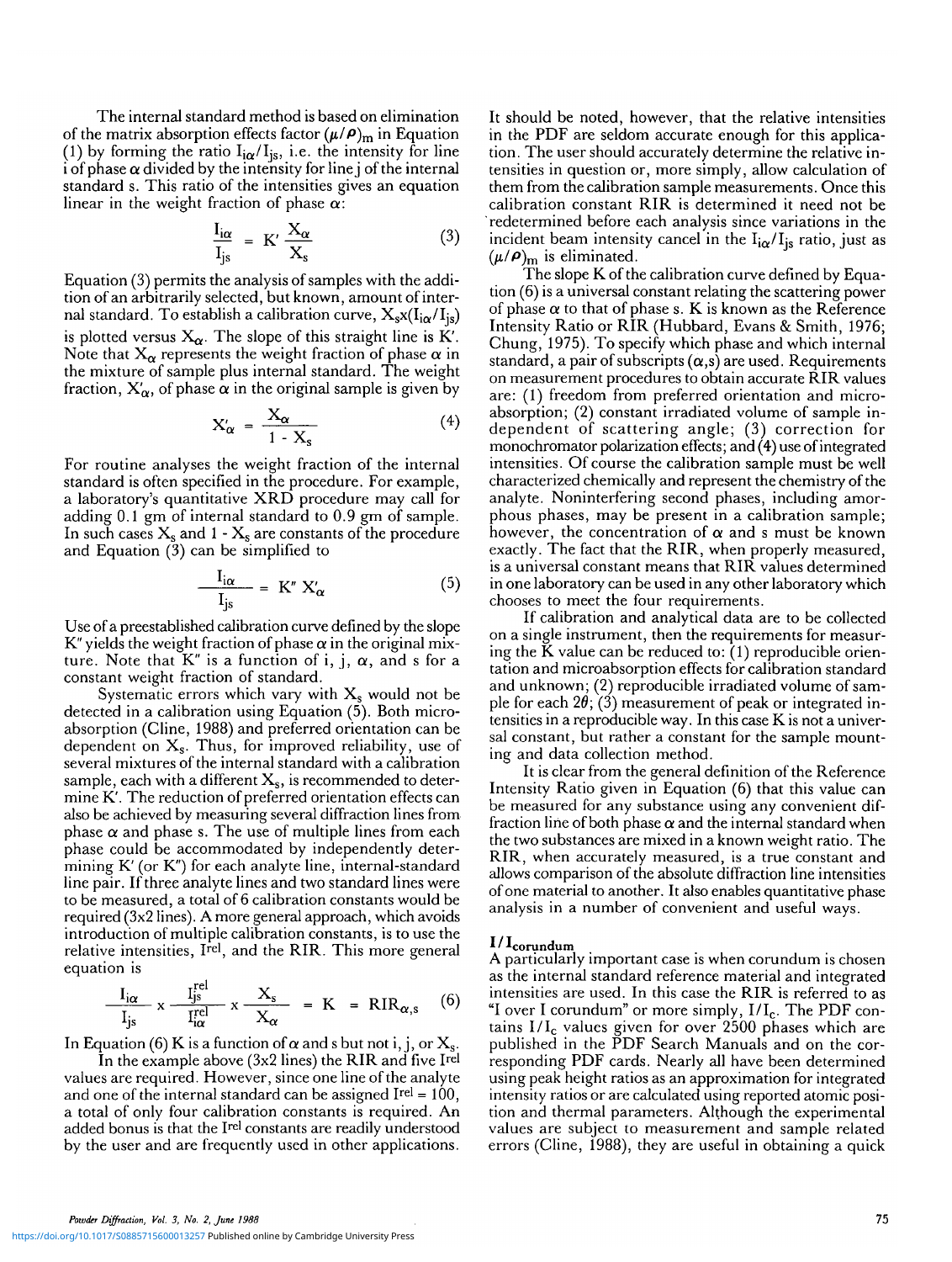estimate of the concentration of the phases in an unknown. However, unless the relative intensity and the RIRs are carefully determined by the user, the analysis based on tabulated  $I/I_c$  values should be referred to as semiquantitative.

# **Measurement of I/I <sup>c</sup>**

By definition (I/I<sub>c) $\alpha$ </sub> is the ratio of the integrated intensities for CuK<sub> $\alpha$ </sub> radiation of the strongest line (Ire<sup>l</sup> = 100) of phase  $\alpha$  to the strongest line of corundum for a 1:1 mixture by weight. Using this definition it is easy'to quickly measure  $I/I_c$ . One makes the 1:1 mixture, measures the integrated intensities and directly calculates  $I/I_c$ . For even quicker results the ratio of peak height intensities can be used to approximate the ratio of integrated intensities. This is best used when the grain size is small and all the line breadths are approximately equal.

This simple 2-line procedure is quick but suffers from several drawbacks. First, preferred orientation often affects the strong lines unless careful mounting methods are employed. Other problems include extinction and inhomogeneity of mixing. For greater accuracy Hubbard and Smith (1977) have recommended using multiple lines from both the sample and the reference phases and using multiple sample mounts. Such an approach often reveals that preferred orientation is present and provides realistic measurement of the reproductibility in the measurement of  $I/I_c$ .

# **Quantitative Analysis with I/I <sup>c</sup>**

Selected methods of employing  $I/I_c$  and Reference Intensity Ratios are discussed in this section.

Case 1. *Analysis when a known amount of corundum is added to a general unknown:*

In this case corundum is the internal standard. If we rearrange Equation (6) we get

$$
X_{\alpha} = \frac{I_{i\alpha}}{I_{jc}} \times \frac{I_{jc}^{rel}}{I_{i\alpha}^{rel}} \times \frac{X_c}{RIR_{\alpha,c}} = \frac{I_{i\alpha}}{I_{jc}} \times \frac{I_{jc}^{rel}}{I_{i\alpha}^{rel}} \times \frac{X_c}{(I/I_c)_{\alpha}} \quad (7)
$$

The use of an  $(I/I_c)_{\alpha}$  value from the PDF allows us to avoid preparing our own standards to determine the calibration constant. When the qualitative analysis of one or more phases with known  $I/I_c$ s is desired we simply have to add a known amount of corundum to the sample and use Equation (7). Analysis is possible for  $X_\alpha$  using any combination of diffraction lines from phase *a* and corundum. This use of  $\text{RIR}_{\alpha,c}$  constants (i.e.,  $I/I_c$ values) and possibly Ire' values from the PDF should be considered as semiquantitative due to the unspecified errors in the constants. However, if Irel and RIR values are accurately known and other systematic errors are absent Equation (7) can yield accurate quantitative results.

Case 2. *Analysis when a known amount of an internal standard is added to a sample:*

From Equation (6) it is readily shown that

$$
RIR_{\alpha,s} = \frac{RIR_{\alpha,c}}{RIR_{s,c}} = \frac{(I/I_c)_{\alpha}}{(I/I_c)_{s}}
$$
(8)

Hence, we can combine  $I/I_c$  values for phases  $\alpha$  and s

to obtain the RIR for phase *a* relative to phase s. Taking s to be an internal standard and substituting Equation (8) into Equation (6) and rearranging we have

$$
X_{\alpha} = \frac{I_{i\alpha}}{I_{js}} \times \frac{I_{js}^{\text{rel}}}{I_{i\alpha}^{\text{rel}}} \times \frac{RIR_{s,c}}{RIR_{\alpha,c}} X_{s} \qquad (9)
$$

This equation is quite general and allows for the analysis of any crystalline phase with a known RIR in an unknown mixture by the addition of a known amount of any internal standard. However, we are using four constants from the literature

 $(I^{\text{rel}}_{i\alpha}, I^{\text{rel}}_{j\text{s}}$ , RIR<sub>s,c</sub>, and RIR<sub> $\alpha$ ,c</sub>), each of which may contain significant error.

## Case 3. *Analysis of weight fraction ratios using RIRs:*

Equation (9) is valid even for complex mixtures which contain unidentified phases, amorphous phases, or identified phases with unknown RIRs. The ratio of the weight fractions of any two phases whose RIRs are known may always be computed by choosing one as  $X_{\alpha}$  and the other as  $X_s$ .

That is

$$
X_{\alpha}/X_{\beta} = \frac{I_{i\alpha}}{I_{j\beta}} \times \frac{I_{j\beta}^{\text{rel}}}{I_{i\alpha}^{\text{rel}}} \times \frac{RIR_{\beta,c}}{RIR_{\alpha,c}} \tag{10}
$$

Case 4. *Analysis of a mixture of identified phases without the addition of an internal standard:*

As Chung (1975) pointed out, if all the phases in a mixture are identified and the RIR value is known for each phase, the additional equation

$$
\sum_{k=1}^{n} X_k = 1
$$
 (11)

where  $n =$  the number of phases in the mixture, permits analysis without adding any standard to die unknown specimen. This is seen by arbitrarily choosing one of the phases in the mixture as s and then using Equation (10) to solve for the ratio of the weight fraction of each phase to the weight fraction of s (i.e.,  $X_{\alpha}/X_s$ ,  $X_{\beta}/X_s$ , etc.). For n phases in the mixture this produces n-1 ratios. The relationship given in Equation (11) (i.e.,  $X_s + X_\alpha$  $+ X_{\beta} + ... = 1$ ) allows the writing of the n<sup>th</sup> equation. Chung (1975) has shown that this system of n linear equations can be solved to produce the weight fractions of the n unknowns as shown in Equation 12. It is important to note that the presence of any amorphous phase invalidates the use of Equation (12).

$$
X_{\alpha} = \frac{I_{i\alpha}}{RIR_{\alpha} \times I_{i\alpha}^{\text{rel}}} \times \left[\frac{1}{\sum_{j=1}^{\infty} \frac{I_{j\alpha}}{RIR_{j} \cdot I_{j\alpha}^{\text{rel}}}}\right] (12)
$$

#### **Computer Code**

Program QUANT in the NBS\*Q\_UANT84 package for quantitative XRD analysis (Snyder, Hubbard and Panagiotopoulos, 1981, 1982) implements the general Equa- tion 6. Minor extensions to the program would be required to implement cases 3 and 4 above. If the RIR values are